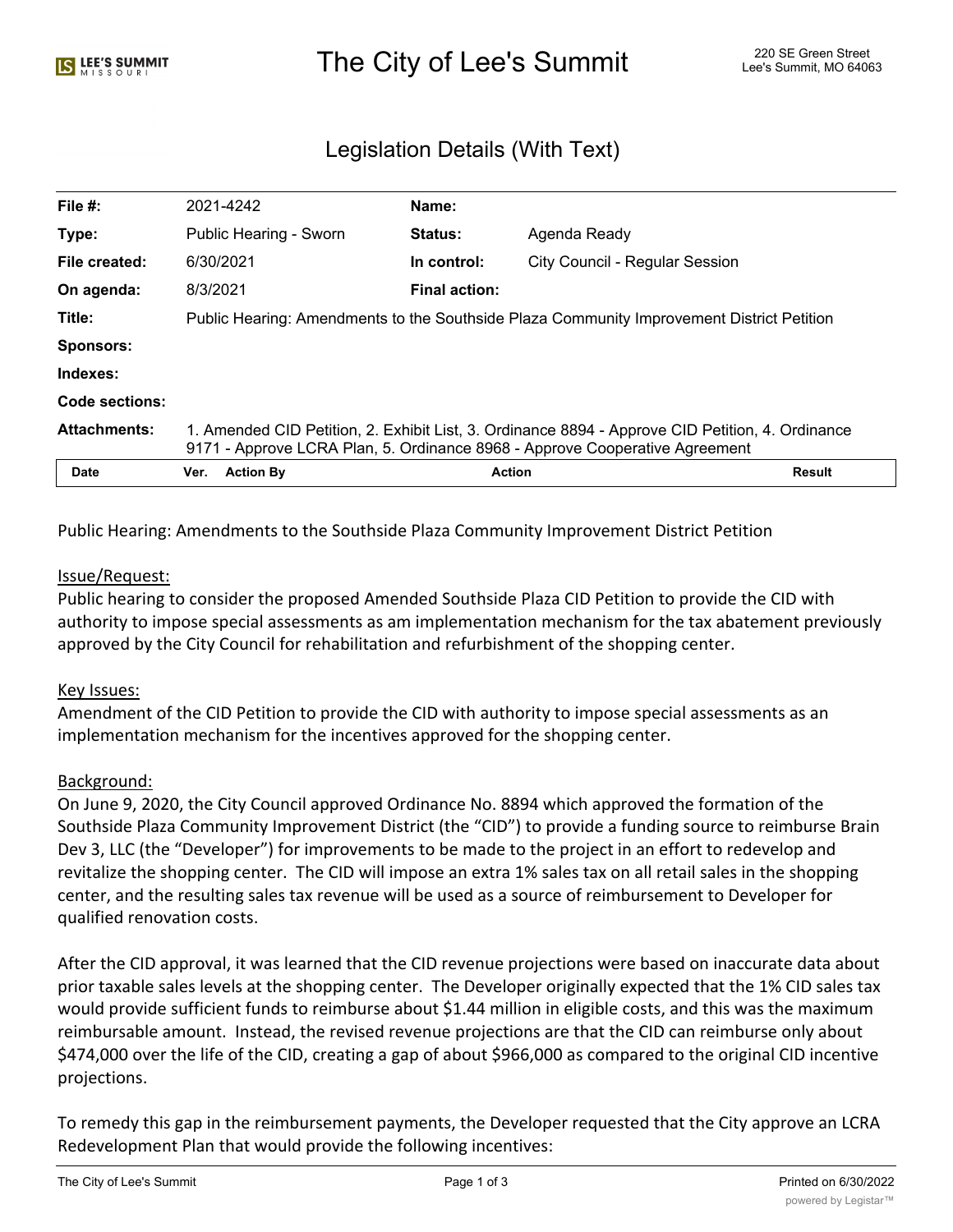(1) sales tax exemption on the purchase of construction materials that would generate an approximately \$63,000 savings during the construction period and

(2) real property tax abatement in the amount of 100% abatement for four years and then 50% abatement for the next 6 years, resulting in a net 70% abatement over a ten year period, which is projected to produce a savings of \$965,000 over the ten year period.

On June 15, 2021, the City Council approved Ordinance No. 9171 which approved the Southside Plaza LCRA Redevelopment Plan to implement the tax abatement items summarized above. Following the LCRA Plan approval, the final step to implement the previously-approved abatement mechanisms is an amended CID Petition to provide the CID with authority to impose special assessments in the amount of the abatement real property taxes. This will create a revenue stream for the Developer to serve as a source of reimbursement for the shopping center improvements.

The special assessments are requested because the leasing structure at the shopping center uses triple-net leases, under which the tenants pay all maintenance costs, all real property taxes and all rent and utilities. The tax abatement previously approved by the City Council through the LCRA Plan provides an immediate benefit only to the tenants because the lower real property taxes slow through to the tenants. Allowing the CID to impose special assessments is a replacement for the abated taxes which are also passed on to the tenants.

As a result of this structure, the tenants pay the same tax bill as if the real property taxes were still in place, and the special assessment component of the tax bill which is collected by the CID becomes a reimbursement source to the Developer, thereby carrying out the package of incentives that were previously approved by the City Council.

## Impact/Analysis:

The requested CID Petition amendment will carry out the original incentive structure that was approved by the City Council. This step would achieve the amount of reimbursement originally authorized by the City Council through use of the CID. The ordinance will also approve an Amended and Restated Cooperative Agreement to reflect that the maximum amount of reimbursement as originally authorized in the Cooperative Agreement will be provided through three sources - the CID revenues, the sales tax exemption on construction materials and the real property tax abatement coupled with the CID special assessments in the amount of the abated taxes.

Timeline: Start: 2021 Finish: 2021-22

#### Other Information/Unique Characteristics:

This request is being made by the Developer to supplement the gap in reimbursement associated with the CID that has already been approved by the City Council.

Chris Kline, Husch Blackwell Andrew Brain, Brain Dev 3, LLC David Bushek, Chief Counsel of Economic Development & Planning